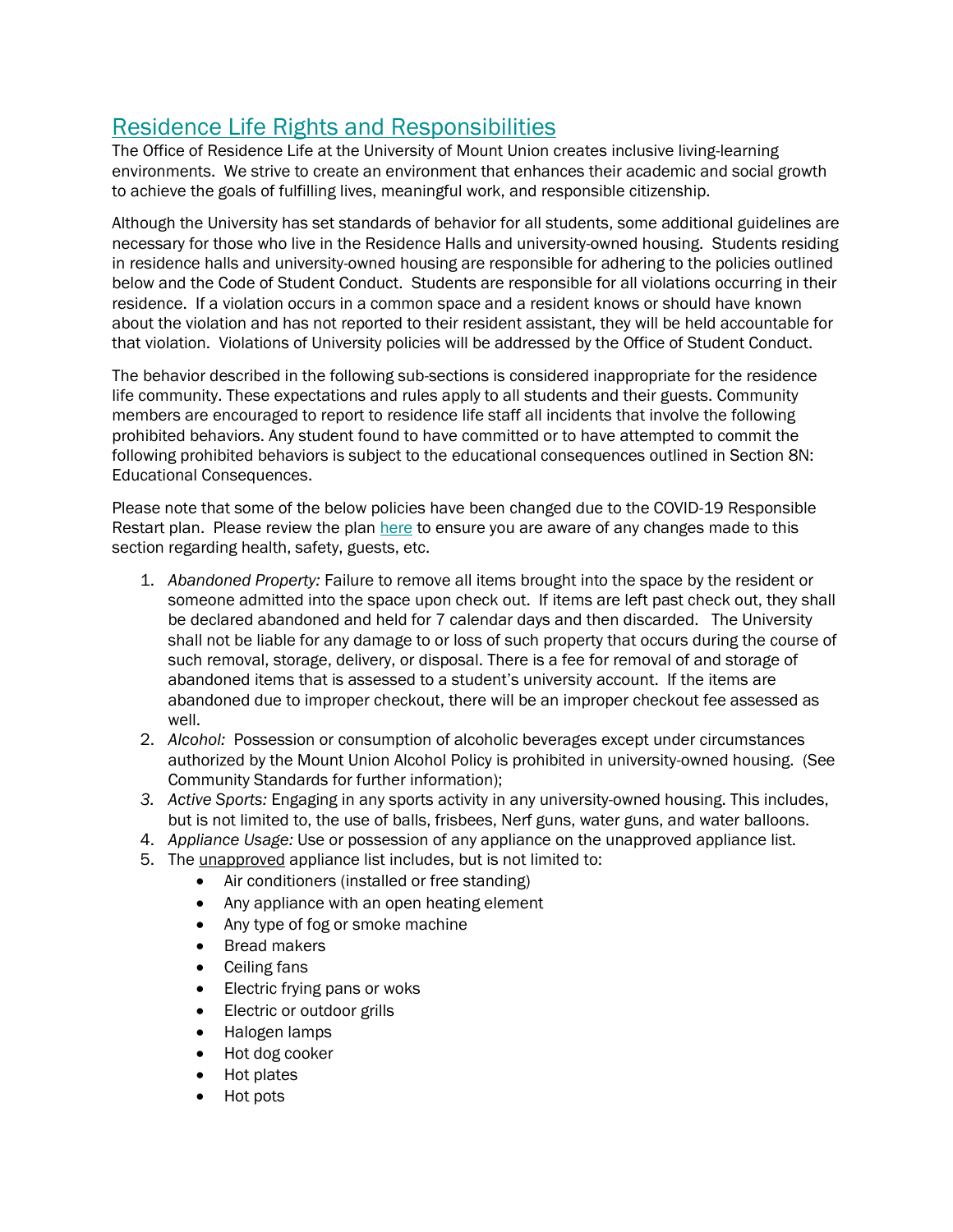- Hoverboards
- Microwaves more than 1,000 watts
- Oil-based popcorn poppers
- Refrigerators larger than 4.5 cubic feet and or 36 inches high
- Rice Cookers\*
- Slow cookers/Crock-Pots\*
- Space heaters
- Sun lamps
- Toaster ovens
- Toasters\*

\*Items that are allowed in the Kitchens of the Townhouses and Apartments For additional information please see [mountunion.edu/housing.](https://www.mountunion.edu/housing)

- 6. *Bed Requirements:* Tampering with or altering the bed provided in the residence without permission from Residence Life. All beds must remain in the room in which they are registered on a Room Condition Report. Should a student want a bed lofted or bunked, they must submit a work order to Physical Plant at [portal.mountunion.edu/forms/Pages/Work-](https://portal.mountunion.edu/forms/Pages/Work-Orders.aspx)[Orders.aspx.](https://portal.mountunion.edu/forms/Pages/Work-Orders.aspx) Waterbeds are not permitted in university-owned housing.
- 7. *Bicycles*: Storing a bicycle (for any amount of time) in an entryway, stairwell, or other public area. All bicycles must be kept either outside the buildings (on appropriate racks) or in individual student rooms. Students living in the apartments may request a key to the bicycle storage closet from the Office of Residence Life.
- 8. *Cleanliness:* Failure to keep residences (individual bedrooms and common spaces) clean and orderly at all times. Other residents should not be impacted by a resident's level of cleanliness or any smells associated with cleanliness. Residence life and/or physical plant staff may conduct periodic room inspections to ensure health and safety standards are adhered to. 24-hours' notice will be given in advance of inspections, unless staff deems there is an immediate concern. Additionally, inspections may be conducted prior to winter break to ensure closing procedures have been adhered to.
- 9. *Courtesy Hours:* Exceeding a courteous level of sound at any time.
- 10. *Decorations:* Permanently altering a room or use or possession of decorations on the prohibited decoration list.

The prohibited decoration list includes:

- Decorations hindering the use or restricting access to hallways, doorways, stairs, corridors, or fire related equipment;
- Cardboard, aluminum foil, flags, signs, bottles, or other items hung or displayed in windows, excluding fire-retardant cloth curtains;
- Displaying alcohol/drug signs, or other related alcohol/drug memorabilia so they are visible from outside a student residence (such as in windows or on doors);
- Attaching items to or tampering with light fixtures, ceiling tiles, fire safety equipment, or exit signs;
- Use of tape, decals, nails, double-sided foam mounting tape, etc. on walls, ceilings, doors, and floors that result in patching or repainting of the room;
- Cut/live evergreen trees, pine roping, garland, cotton batting, straw, vines, leaves, shrubbery, foam plastic, or other flammable items;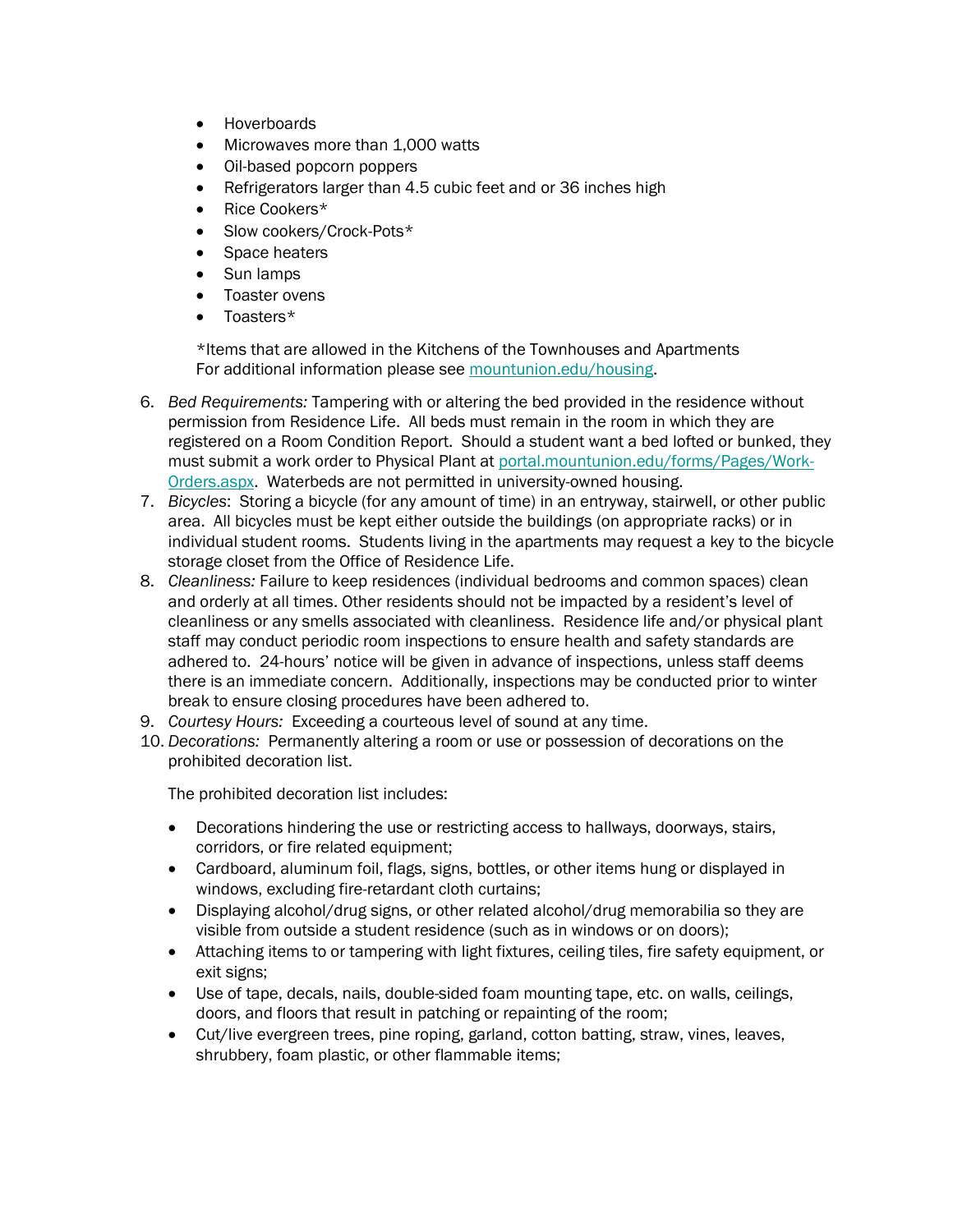- Displaying material that is generally accepted as offensive or that is biased against any person or groups so it is visible from outside a student residence (such as in windows or on doors);
- Decorative hangings and draperies placed over doors or entryways;
- Street signs;
- No more than 50% of the wall/ceiling space may be covered. No paper may be hung within 1 foot of an electrical outlet.
- *11. Elevator Operations:* Sounding the elevator alarm bell without cause or interfering with the normal operation of an elevator.
- *12. Entrance to Buildings:* Propping, forcing, or attempting to force an exterior building door open. Use of a fire safety door unless authorized by an appropriate residence life or campus safety and security staff member or having appropriate card access.
- 13. *Guests:* Failing to escort guests at all times while in university owned housing. A specific host must be immediately present in public areas and residences. Additionally, residents must have prior permission from their room and suite-mates to host a guest. Guests must have valid photo ID on their person. Guests may not stay more than 72 hours (3 nights) in any university-owned housing in a four-week period.
- 14. *Open Flames:* Possession and/or use of candles, candles warmers, oil burners, incense, fireworks (including sparklers), or other open flame apparatus is prohibited within universityoperated housing.
- 15. Guests under the age of 18: Hosting a guest under the age of 18 without meeting the following exceptions:
	- Underage guests who are accompanied by their parent(s) or guardian(s) may visit from 11 a.m. to midnight. For emergency situations, the director of residence life may allow extended visitation.
	- In some circumstances, underage guests may stay overnight if proper authorization is given. This must occur within the parameter of the guest policy. The director of residence life must grant permission in advance of the visit. Parents/guardians must complete the University of Mount Union Release, Hold Harmless and Indemnification Agreement and submit it to the appropriate university official prior to the visit. Little Sibs weekend meets these requirements.
	- Members of a resident's immediate family who are not 18 may visit from 11a.m. to midnight. Residents wishing to have a sibling stay overnight should request from the director of residence life permission in advance of the visit. Parents/guardians must complete the University of Mount Union Release, Hold Harmless and Indemnification Agreement and submit it to the appropriate university official prior to the visit. Residents wishing to have their children visit the residence halls outside of 11a.m. to midnight should consult with the director of residence life. Consistent overnight visits are not permitted.
	- Roommate permission must be obtained for all guest visitation.
- *16. Mandatory Hall Meetings:* Failure to attend floor/building/house meetings that are designated as mandatory by Residence Life staff. Students with scheduling conflicts must make arrangements to meet with appropriate staff members prior to the scheduled meeting.
- *17. Pet Possession:* Possessing animals with the exception of fish and animals registered through the Office of Student Accessibility Services as service animals or emotional support animals (all approvals must be received and paperwork completed for the animal to be in a residence hall). Aquariums are limited to 10 gallons or less. If unregistered animals are found, they may be removed and turned over to the Stark County Humane Society or other appropriate animal rescue organization if an alternate home is not available within 24 hours.